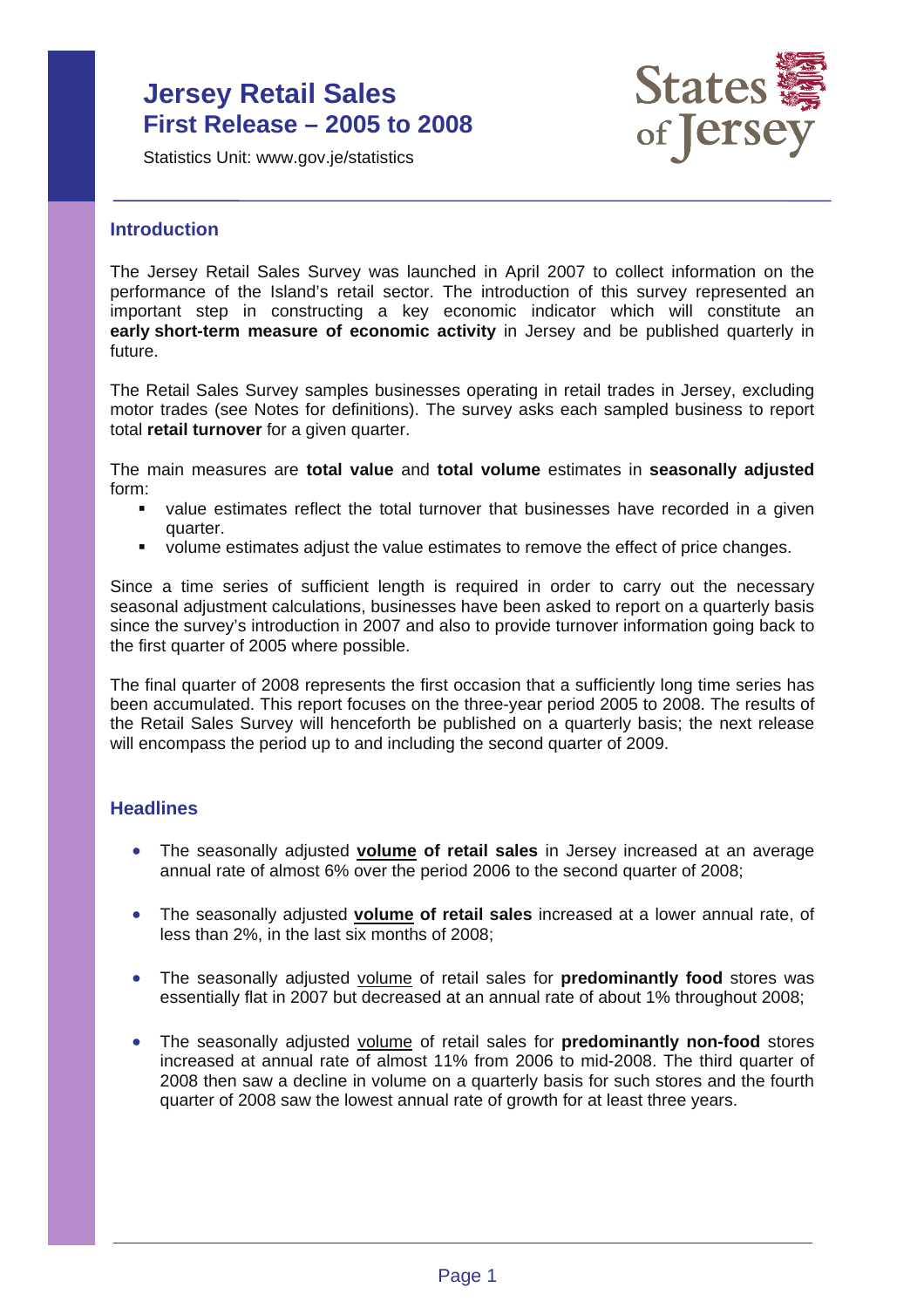### **All retailers**

## **Value of retail sales, all retailers**

The marked seasonality in the estimated total value of retail sales is apparent in Figure 1, with retail turnover being largest in the fourth quarter of each calendar year.



**Figure 1 – Total value** (*Q1 2007 = 100); non-seasonally adjusted*

Comparing the same quarter with that of a year earlier (Figure 2), the period from 2006 to early 2008 saw growth in the total value of retail sales of generally around 6% to 8%. The introduction of a Goods and Services Tax  $(GST)^1$  $(GST)^1$  was a significant factor in the greater rate of increase (10%) seen in the second quarter of 2008 and also somewhat masked the underlying lower rates of increase in the last six months of 2008, which are apparent in the volume measures covered in the next section.



**Figure 2 – Total Value: annual percentage change**; *seasonally adjusted* 

 $\overline{a}$ 

<span id="page-1-0"></span><sup>&</sup>lt;sup>1</sup> GST was introduced in Jersey in May 2008 at the rate of 3%.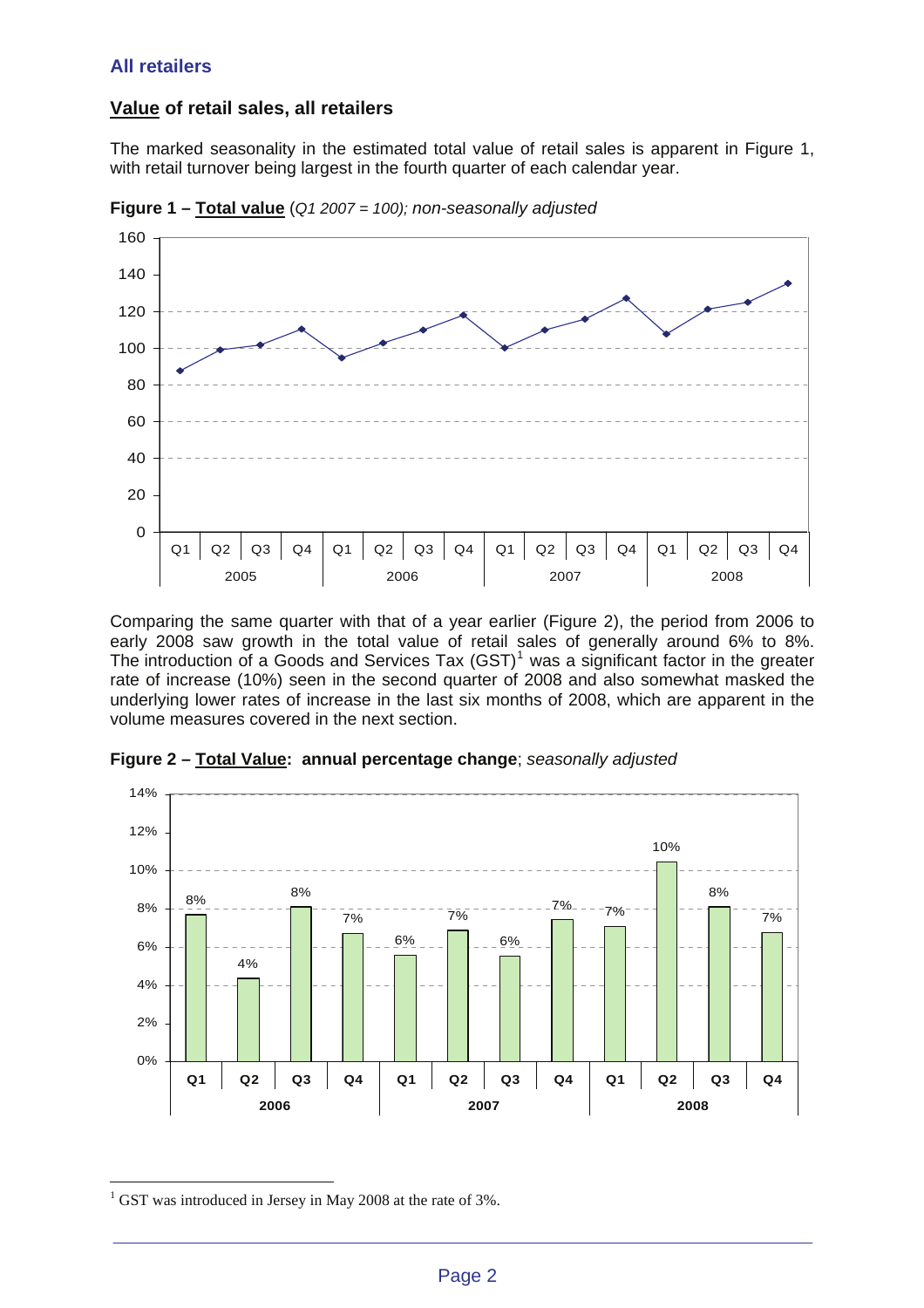#### **Volume of retail sales, all retailers**

The volume series (Figure 3) is derived from the value series by use of deflators which removes the effect of price changes<sup>[2](#page-2-0)</sup>. The deflators used are a weighted combination<sup>[3](#page-2-1)</sup> of the relevant section level indices of the Retail Prices Index (RPI).



**Figure 3 – Total Volume** (*Q1 2007 = 100); seasonally adjusted*

Comparing the same quarter with that of a year earlier (Figure 4), the period from early 2006 to mid-2008 saw average annual growth in the total volume of retail sales of almost 6%. However, the last two quarters of 2008 recorded annual increases, of 2% and 1% respectively.



**Figure 4 – Total Volume: annual percentage change**; *seasonally adjusted*

 $\overline{a}$ 

<span id="page-2-0"></span> $2^2$  A volume index is an average of the proportionate changes in the quantities of a specified set of goods between two periods of time.

<span id="page-2-1"></span><sup>&</sup>lt;sup>3</sup> Following the recent methodological changes incorporated in the Retail Sales publication produced by the UK Office for National Statistics, the price deflators applied are harmonic means of the RPI section indices.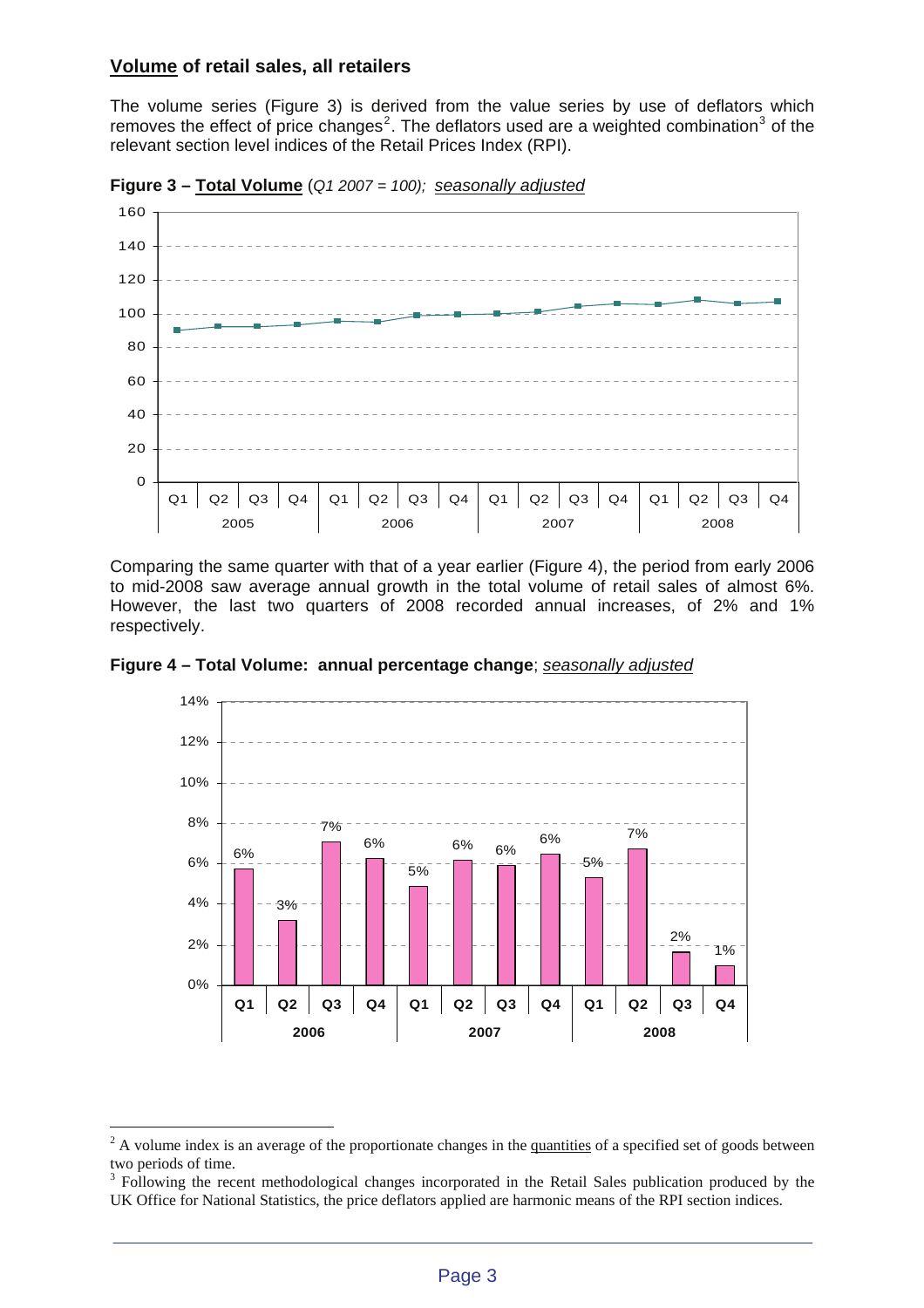## **Sector summaries**

The "Predominantly food" sector is comprised of three sub-categories: supermarkets; convenience stores; and other small food stores. The "Predominantly non-food" sector also comprises three sub-categories: Household goods; Textiles, Clothing and Footwear; and Non-food Specialised stores (see Notes for more information). The survey returns within each sub-category were analysed separately and then aggregated to produce value and volume estimates for each sector overall.

### **Value of retail sales (seasonally adjusted)**

The value of retail sales for predominantly food stores grew throughout 2007 and 2008. Total value in the third and fourth quarters of 2008 was 10% and 12% greater than the corresponding quarters of 2007, respectively, but was driven by price inflation.

Predominantly non-food stores saw growth in the total value of retail sales over the period from 2005 to Q2 2008 (Figure 5b). However, Q3 2008 saw a decline in total value compared with the previous quarter (Q2 2008), though still an increase of 7% on an annual basis (Figure 6b), whilst Q4 2008 recorded the lowest annual increase (3%) for at least three years.





*s.a. = seasonally adjusted*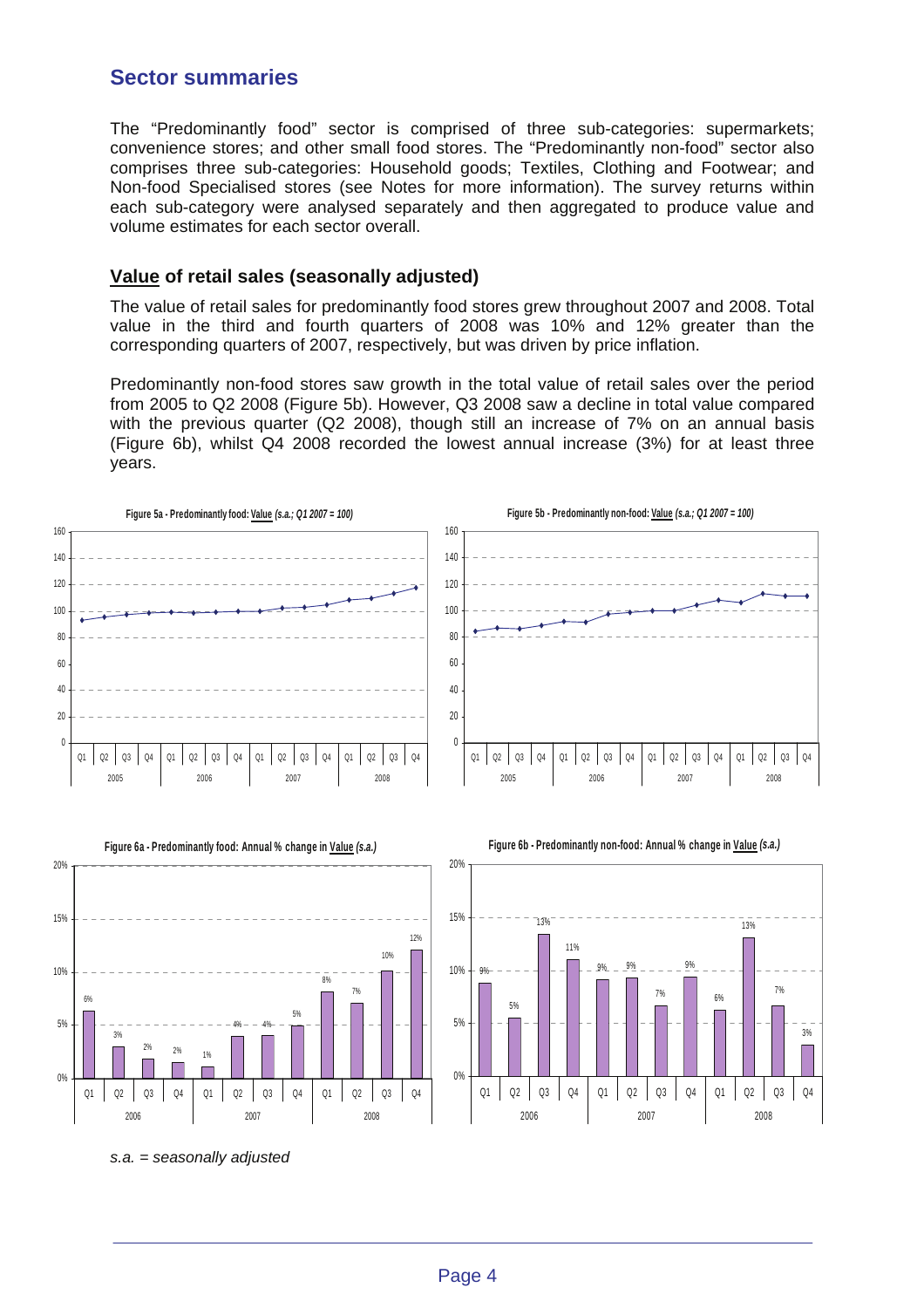### **Volume of retail sales (seasonally adjusted)**

Retail prices in predominantly food stores rose at an increasing rate during the period 2006 to 2008, from almost 4% on an annual basis in 2006 to more than 10% in 2008. In contrast, predominantly non-food saw prices fall, on average, for almost two years prior to the introduction of GST. The volume measure of retail sales removes the effect of such price changes and is shown for predominantly food and predominantly non-food stores, respectively, in Figures 7a and 7b.

For predominantly food stores, the total volume of retail sales was essentially flat throughout 2007 (Figure 8a). However there was a small decline in total volume (of about 1% on an annual basis) in 2008.

Predominantly non-food stores saw the total volume of retail sales grow at an average annual rate of almost 11% from 2006 to Q2 2008 (Figure 8b). However, the last two quarters of 2008 saw annual rates of increase of only 4% and 2%, respectively, with Q3 2008 recording a decrease in volume of 3% compared with the previous quarter (Q2 2008) and Q4 2008 recording the lowest annual rate of increase in volume of sales for at least three years.





*s.a. = seasonally adjusted*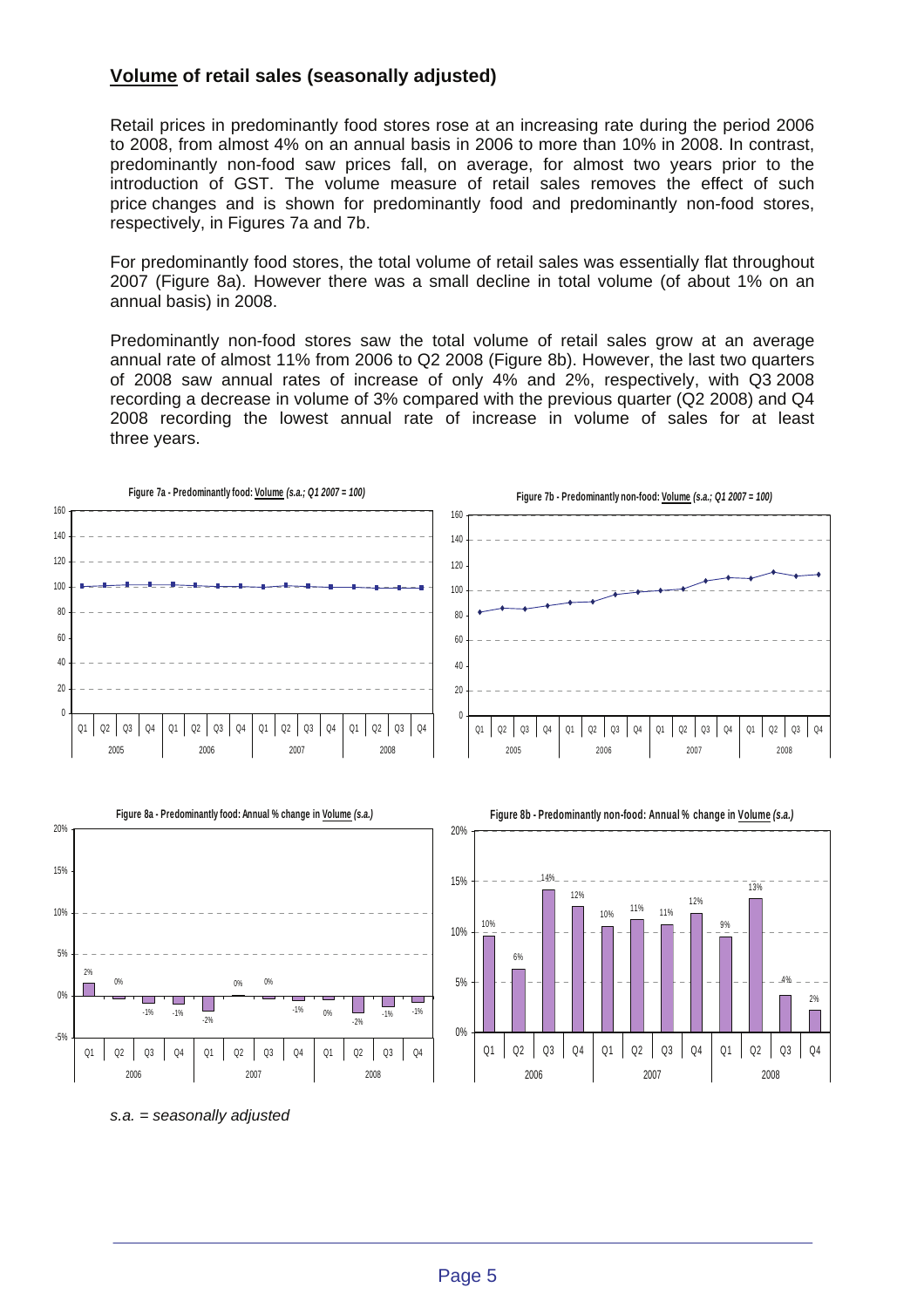# **Appendix**

|         | <b>All Retail</b> | Predominantly<br>Food | Predominantly<br>Non-Food |
|---------|-------------------|-----------------------|---------------------------|
| Q1 2005 | 90.1              | 100.2                 | 82.6                      |
| Q2 2005 | 92.1              | 101.0                 | 85.5                      |
| Q3 2005 | 91.9              | 101.3                 | 84.8                      |
| Q4 2007 | 93.3              | 101.3                 | 87.4                      |
| Q1 2006 | 95.3              | 101.8                 | 90.5                      |
| Q2 2006 | 95.1              | 100.7                 | 90.9                      |
| Q3 2006 | 98.4              | 100.4                 | 96.9                      |
| Q4 2006 | 99.2              | 100.3                 | 98.3                      |
| Q1 2007 | 100.0             | 100.0                 | 100.0                     |
| Q2 2007 | 100.9             | 100.8                 | 101.0                     |
| Q3 2007 | 104.2             | 100.2                 | 107.2                     |
| Q4 2007 | 105.6             | 99.7                  | 109.9                     |
| Q1 2008 | 105.3             | 99.7                  | 109.5                     |
| Q2 2008 | 107.7             | 98.8                  | 114.4                     |
| Q3 2008 | 105.9             | 98.9                  | 111.1                     |
| Q4 2008 | 106.6             | 99.0                  | 112.3                     |

# **Table A1: Volume, Seasonally Adjusted** *(Q1 2007 = 100)*

| <b>Table A2:</b> | <b>Value: Non-seasonally adjusted and seasonally adjusted (Q1 2007 = 100)</b> |  |  |  |
|------------------|-------------------------------------------------------------------------------|--|--|--|
|------------------|-------------------------------------------------------------------------------|--|--|--|

|         | <b>Non-Seasonally Adjusted</b> |                       | <b>Seasonally Adjusted</b> |                      |                              |                           |
|---------|--------------------------------|-----------------------|----------------------------|----------------------|------------------------------|---------------------------|
|         | All<br>Retail                  | Predominantly<br>Food | Predominantly<br>Non-Food  | All<br><b>Retail</b> | <b>Predominantly</b><br>Food | Predominantly<br>Non-Food |
| Q1 2005 | 87.6                           | 92.1                  | 84.2                       | 88.0                 | 93.0                         | 84.2                      |
| Q2 2005 | 98.6                           | 102.7                 | 95.6                       | 90.5                 | 95.7                         | 86.7                      |
| Q3 2005 | 101.6                          | 105.1                 | 99.0                       | 90.8                 | 97.3                         | 86.0                      |
| Q4 2007 | 110.0                          | 104.2                 | 114.4                      | 92.8                 | 98.3                         | 88.8                      |
| Q1 2006 | 94.5                           | 98.3                  | 91.6                       | 94.7                 | 98.9                         | 91.6                      |
| Q2 2006 | 102.8                          | 105.4                 | 100.9                      | 94.4                 | 98.5                         | 91.4                      |
| Q3 2006 | 109.8                          | 106.5                 | 112.2                      | 98.2                 | 99.1                         | 97.5                      |
| Q4 2006 | 117.9                          | 105.8                 | 127.0                      | 99.1                 | 99.8                         | 98.5                      |
| Q1 2007 | 100.0                          | 100.0                 | 100.0                      | 100.0                | 100.0                        | 100.0                     |
| Q2 2007 | 109.8                          | 109.3                 | 110.2                      | 100.9                | 102.4                        | 99.9                      |
| Q3 2007 | 115.8                          | 110.4                 | 119.8                      | 103.6                | 103.0                        | 104.1                     |
| Q4 2007 | 127.0                          | 111.1                 | 138.8                      | 106.4                | 104.7                        | 107.8                     |
| Q1 2008 | 107.3                          | 108.7                 | 106.2                      | 107.1                | 108.1                        | 106.3                     |
| Q2 2008 | 121.1                          | 116.4                 | 124.6                      | 111.5                | 109.6                        | 112.9                     |
| Q3 2008 | 124.9                          | 121.2                 | 127.7                      | 112.0                | 113.5                        | 111.0                     |
| Q4 2008 | 135.2                          | 124.9                 | 142.9                      | 113.7                | 117.3                        | 111.0                     |